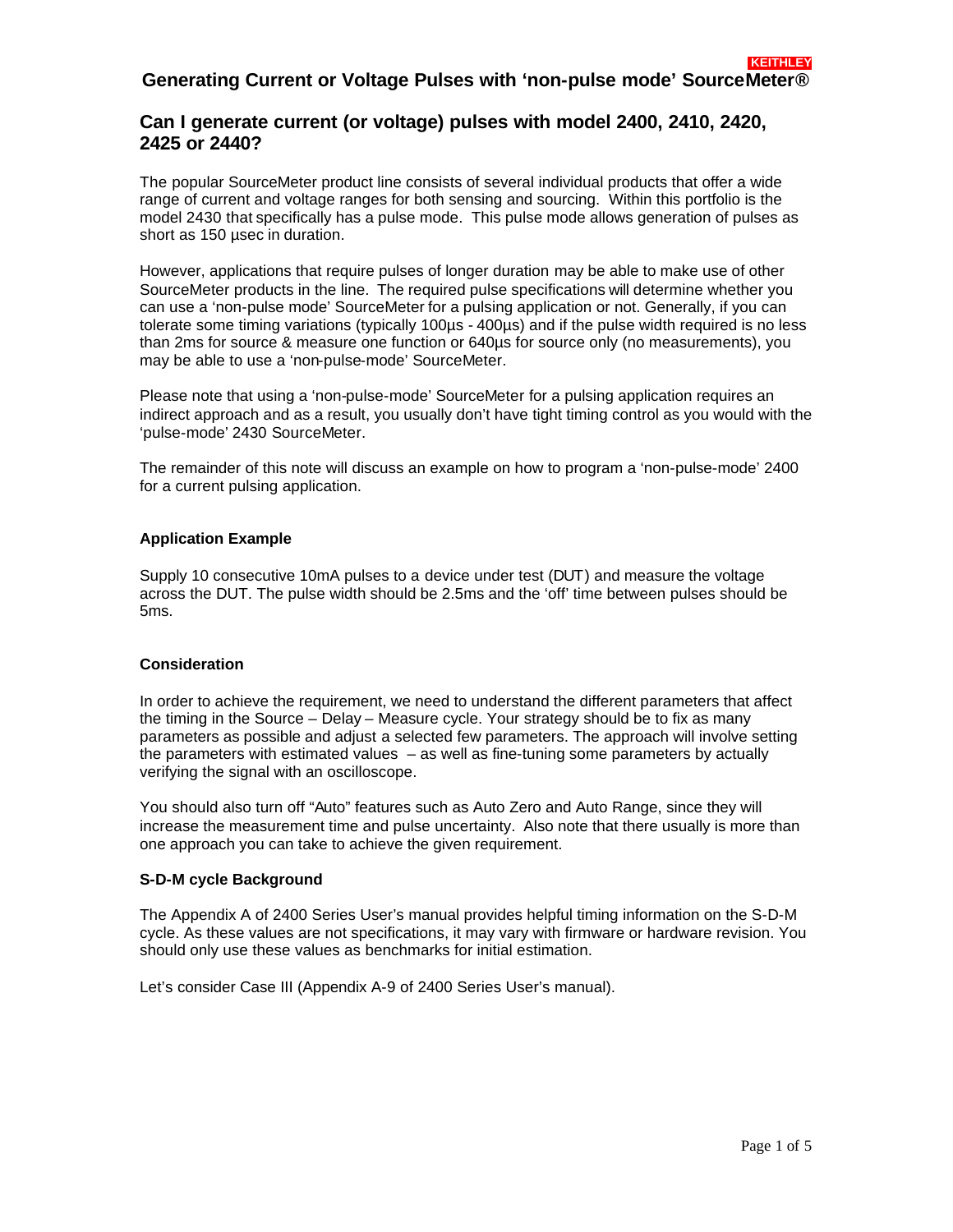Auto Zero/Range disabled - Source-I & Measure-V: S-D-M cycle Timing



#### Given Timing Specs

Trigger Latency = 225 µs (*Note: for external Trigger Link trigger*) Source Configuration =  $50 \mu s$  max A/D conversion = [NPLC x  $1/(power line freq)$ ] + 185 µs Firmware over head = 640 µs for source I - (*Note: not shown in above timing diagram*) Other settings: Fixed Ranged Voltage, Source Auto Clear ON, Concurrent readings OFF.

Let's make NPLC =  $0.08$ , source delay=0. The source on time can be approximated as:

Source On Time  $50 \mu s + 0 + [(0.08 \times 1/60) + 185 \mu s] + 640 \mu s$ 2.20 ms

#### **2400 Set up**

Now that we have an idea of how long the pulse width could be, we need to consider how to achieve this pulse from 2400, before fine-tuning it.

Note that 'Source Auto Clear' feature of 2400 turns on the source at the beginning of the S-D-M cycle and turns it off at the end of the S-D-M cycle. By programming the 2400 to source I and measure  $V -$  and by setting the trigger count to 10, we will end up with 10 S-D-M operations.

2400 Configuration Summary: Source I & Measure V, Front Panel Display OFF, Concurrent readings OFF, Fixed range voltage, Auto Zero OFF, Source Auto Clear ON, Trigger source – immediate, Source Delay and Trigger Delay Set to zero initially. The following is the SCPI sequence that will perform this:

| $: *RST$                                      |                                                |
|-----------------------------------------------|------------------------------------------------|
| : <b>TRAC</b> : <b>CLE</b>                    | 'clear buffer and set for 10 readings          |
| :TRAC:POIN 10                                 |                                                |
| : STAT: MEAS: ENAB 512                        | 'generate an SRO upon buffer full (GPIB only!) |
| $:$ *SRE 1                                    |                                                |
| :TRIG:COUN 10                                 | 'trigger count                                 |
| : SYST: AZER: STAT OFF                        | 'Auto Zero off                                 |
| : SOUR: FUNC CURR                             | 'source current                                |
| : SENS: FUNC: CONC OFF                        | 'concurrent readings off                       |
| : SENS: FUNC "VOLT"                           | 'measure voltage                               |
| : SENS: VOLT: NPLC 0.08                       |                                                |
| : SENS: VOLT: RANG 20                         |                                                |
| :SENS: VOLT: PROT: LEV 10 'voltage compliance |                                                |
| : FORM: ELEM VOLT                             | 'read back voltage only                        |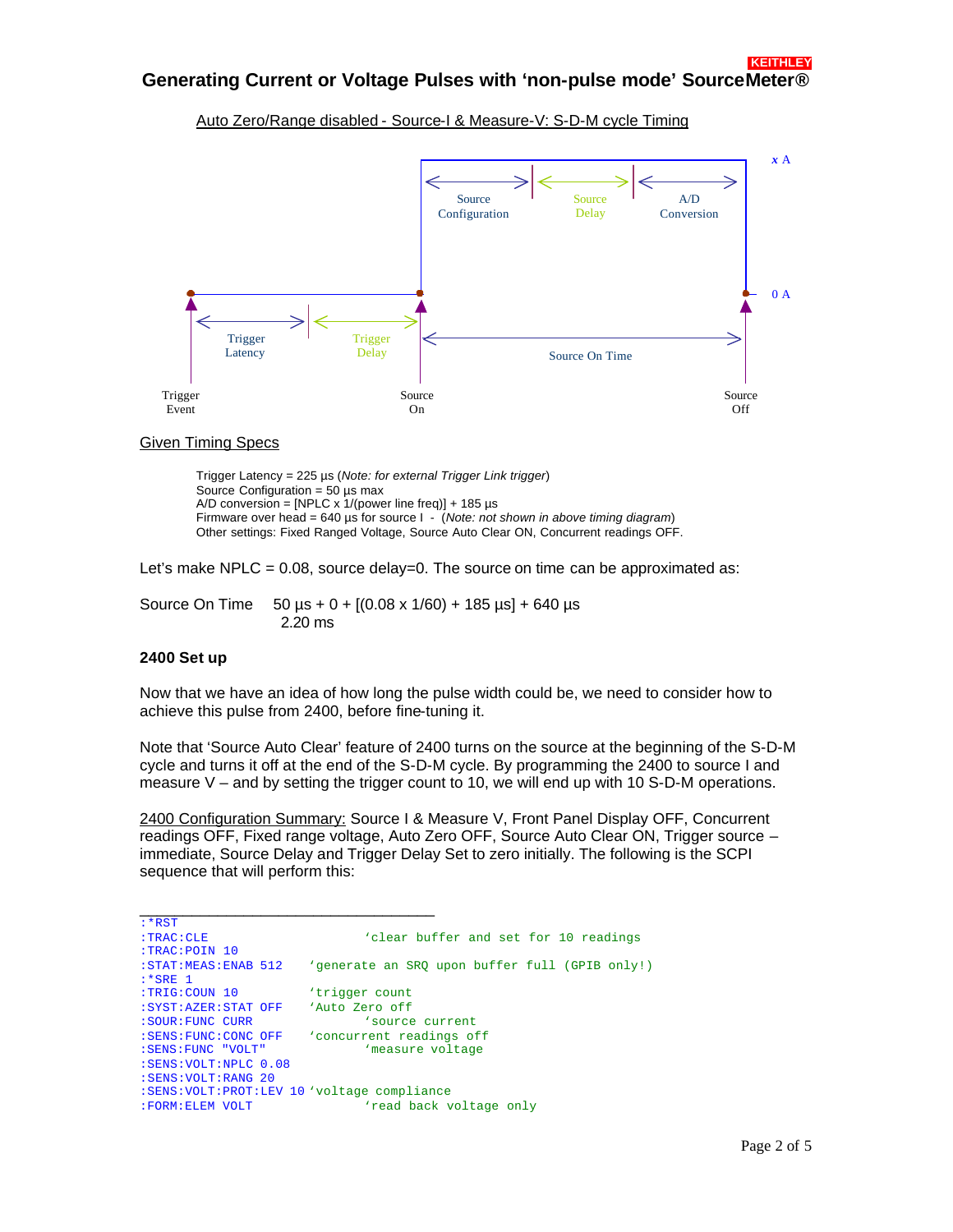#### **KEITHLEY Generating Current or Voltage Pulses with 'non-pulse mode' SourceMeter®**

| $:$ SOUR: CURR $0.01$<br>$:TRIG:DEL$ 0<br>$:$ SOUR : DEL 0 | 'source current level<br>'trigger and source delay - we will modify this below*** |  |
|------------------------------------------------------------|-----------------------------------------------------------------------------------|--|
| : TRAC: FEED: CONT NEXT                                    |                                                                                   |  |
| : SOUR: CLE: AUTO ON                                       | source auto clear '                                                               |  |
| :DISP:ENAB OFF                                             | 'display set up                                                                   |  |
| : INIT                                                     |                                                                                   |  |
| 'On receiving SRO.                                         |                                                                                   |  |
| : <b>TRAC</b> : <b>DATA</b> ?                              |                                                                                   |  |
| 'Enter 10K bytes of data from 2400 & process data          |                                                                                   |  |
| 'clean up registers                                        |                                                                                   |  |
| $*RST$                                                     |                                                                                   |  |
| $*$ CLS;                                                   |                                                                                   |  |
| $*SRE 0;$                                                  |                                                                                   |  |
| $:STAT:MEAS:ENAB$ <sup>0</sup>                             |                                                                                   |  |



**Figure 1:** Voltage across 1 kOhm: Trig Del = 0, Sour Del = 0, NPLC = 0.08. Display Off. Pulse Observed: Approximately 2.04ms (1ms/Div) 'On' time & 620 µs 'Off' time.

Figure 1 shows voltage pulses observed across a 1 kOhm resistor. Notice that there are slight timing discrepencies between our estimation and actual pulses. (e.g. one reason for discrepency - TriggerLINK trigger was assumed in estimation while immediate trigger was used in actual case).

Now our task is to fine tune this waveform to achieve the required pulse of 2.5ms 'On' & 5 ms 'Off'. In doing so we will adjust only 2 parameters: Trigger Delay – which affects the 'Off' portion of the pulse & Source Delay – which affects the 'On' portion of the pulse. We can achieve a close approximation of the required pulse at: Trigger Delay  $= 4.38$  ms Source Delay = 0.46 ms

Change two lines in the above code with: :TRIG:DEL 0.00438 'adjust trigger & source delay to achieve required pulse :SOUR:DEL 0.00046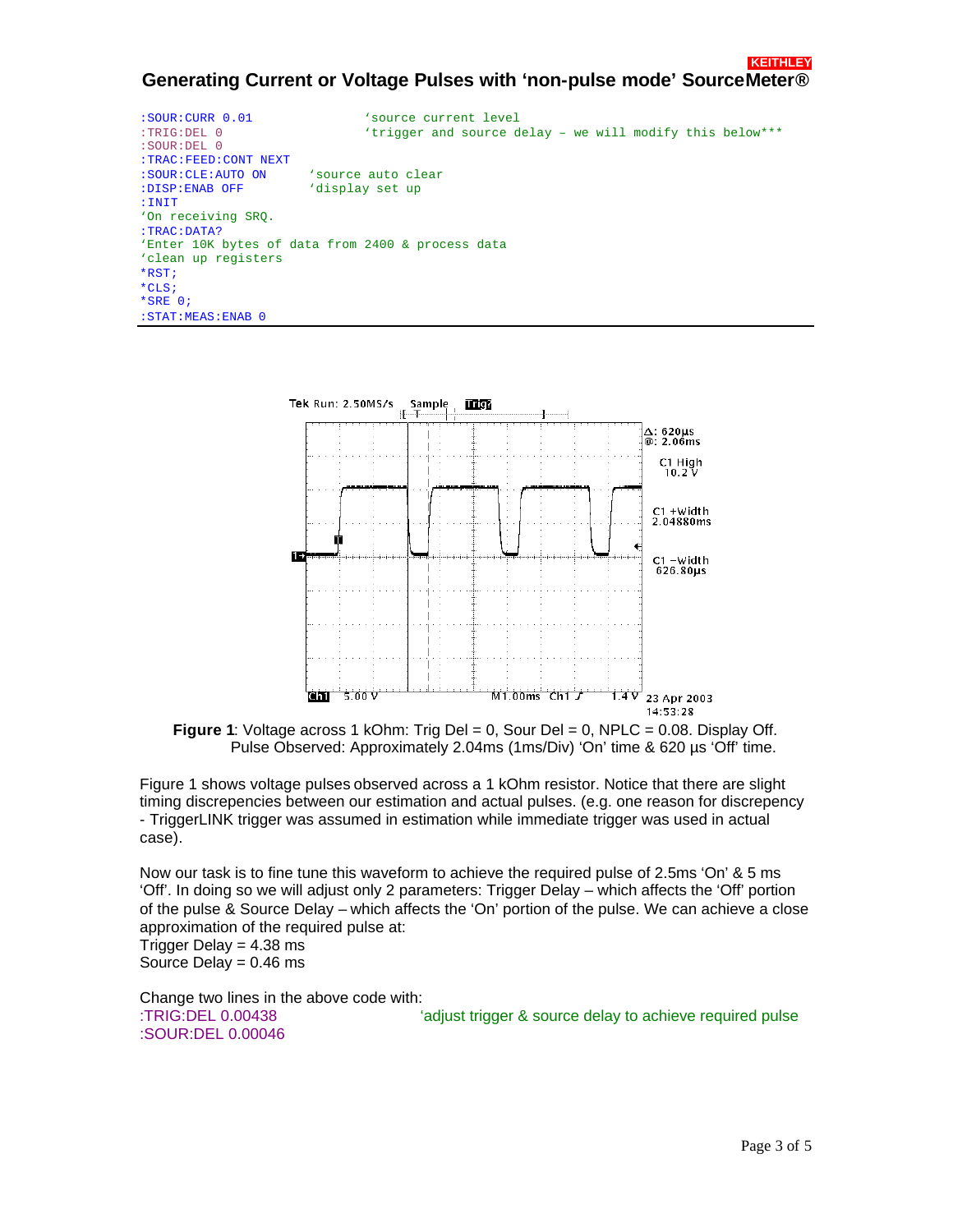

**Figure 2:** Voltage across 1 kOhm: Trig Del = 4.38 ms, Sour Del = 0.46 ms, NPLC = 0.08. Display Off. Pulse Observed: Approximately 2.51ms (2.5ms/Div) 'On' time & 4.966 ms 'Off' time.